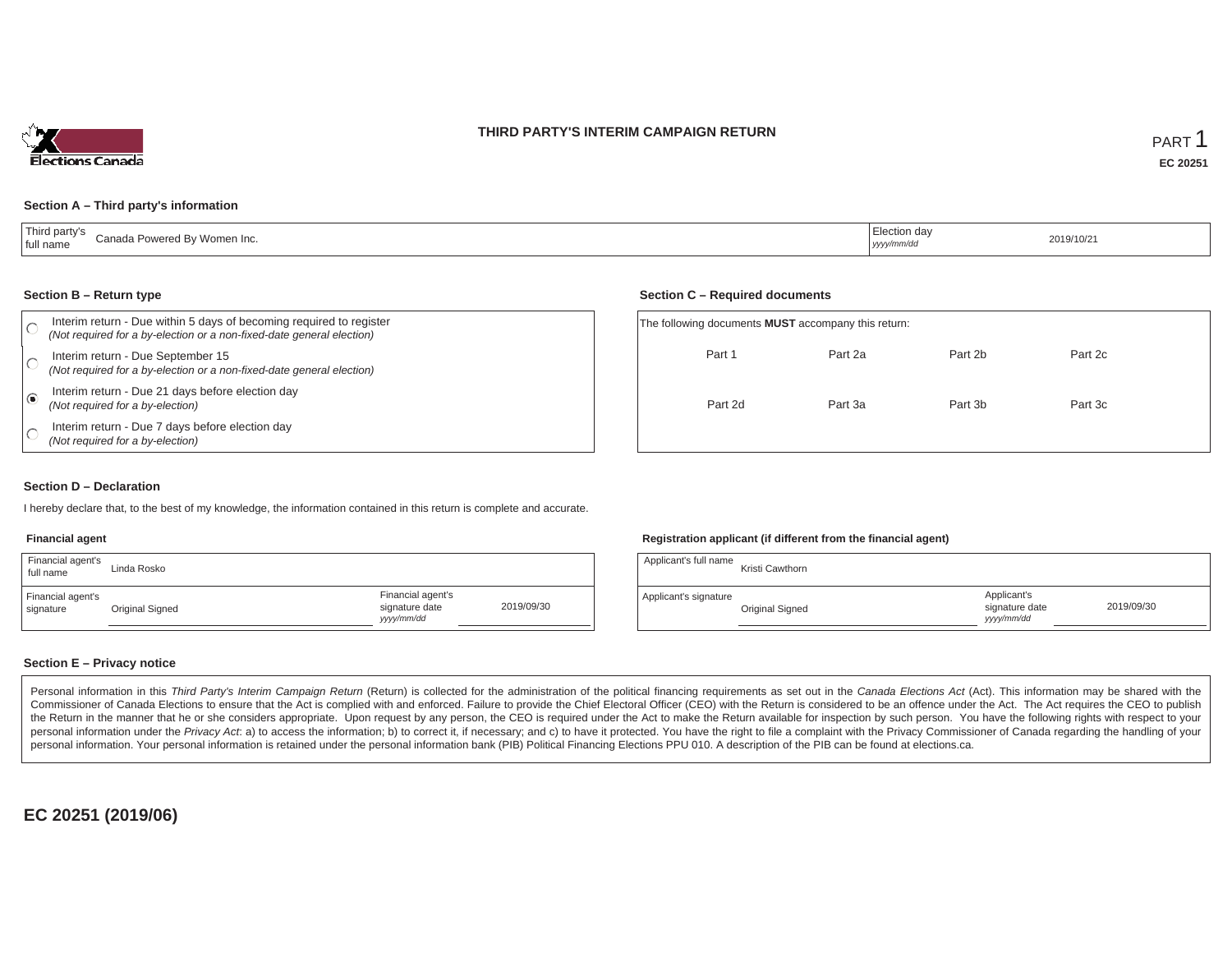

## **THIRD PARTY'S INTERIM CAMPAIGN RETURN THIRD PARTY'S INTERIM CAMPAIGN RETURN<br>Statement of monetary contributions received**

| No.            | Full name                 | <b>Street</b><br>no.                                   | <b>Street</b> | Apt. | City    | Prov./<br>Terr. | Postal<br>code | Date<br>received<br>yyyy/mm/dd                                                    | Individual     | Business /<br>Commercial<br>organization | Government | <b>Trade union</b> | Corporation<br>without share<br>capital | Unincorporated<br>organization or<br>association |
|----------------|---------------------------|--------------------------------------------------------|---------------|------|---------|-----------------|----------------|-----------------------------------------------------------------------------------|----------------|------------------------------------------|------------|--------------------|-----------------------------------------|--------------------------------------------------|
|                |                           |                                                        |               |      |         |                 |                |                                                                                   | \$             | s.                                       | \$         | S.                 | \$                                      | \$                                               |
|                | Paramount Resources Ltd.  |                                                        |               |      | Calgary | AB              | T2P 4K9        | 2019/09/20                                                                        |                | 25,000.00                                |            |                    |                                         |                                                  |
| $\overline{2}$ | Prairie Sky Royalty Ltd.  |                                                        |               |      | Calgary | AB              | <b>T2P 3N9</b> | 2019/09/20                                                                        |                | 5,000.00                                 |            |                    |                                         |                                                  |
| 3              | Athabasca Oil Corporation |                                                        |               |      | Calgary | AB              | <b>T2P 1K3</b> | 2019/09/23                                                                        |                | 10,000.00                                |            |                    |                                         |                                                  |
| $\overline{4}$ | Elan Harper               |                                                        |               |      | Calgary | AB              | <b>T2N 4G9</b> | 2019/09/16                                                                        | 500.00         |                                          |            |                    |                                         |                                                  |
| 5              | Kimberly D. Murray        |                                                        |               |      | Calgary | AB              | T2S 0&6        | 2019/09/12                                                                        | 100.00         |                                          |            |                    |                                         |                                                  |
| 6              | Diana Rozsa               |                                                        |               |      | Okotoks | AB              | <b>T1S 1A2</b> | 2019/09/12                                                                        | 100.00         |                                          |            |                    |                                         |                                                  |
| $\overline{7}$ | Claudette Frankow         |                                                        |               |      | Calgary | AB              | <b>T2W 3S3</b> | 2019/09/19                                                                        | 50.00          |                                          |            |                    |                                         |                                                  |
| 8              | Gail Barberio             |                                                        |               |      | Calgary | AB              | T3A 4Z1        | 2019/09/25                                                                        | 100.00         |                                          |            |                    |                                         |                                                  |
| 9              | J. Murray McCann          |                                                        |               |      | Calgary | AB              | T3A 4E1        | 2019/09/25                                                                        | 1,000.00       |                                          |            |                    |                                         |                                                  |
|                | 10 Eva Wright             |                                                        |               |      | Calgary | AB              | <b>T3A 0H9</b> | 2019/09/12                                                                        | 25.00          |                                          |            |                    |                                         |                                                  |
|                |                           |                                                        |               |      |         |                 |                |                                                                                   |                |                                          |            |                    |                                         |                                                  |
|                |                           |                                                        |               |      |         |                 |                |                                                                                   |                |                                          |            |                    |                                         |                                                  |
|                |                           |                                                        |               |      |         |                 |                |                                                                                   |                |                                          |            |                    |                                         |                                                  |
|                |                           |                                                        |               |      |         |                 |                |                                                                                   |                |                                          |            |                    |                                         |                                                  |
|                |                           |                                                        |               |      |         |                 |                | Totals carried forward from previous page \$                                      |                |                                          |            |                    |                                         |                                                  |
|                |                           |                                                        |               |      |         |                 |                | Total amount of monetary contributions by contributors who gave over \$200 (A)    | 1,500.00       | 40,000.00                                |            |                    |                                         |                                                  |
|                |                           |                                                        |               |      |         |                 |                | Number of contributors who gave over \$200                                        | $\overline{2}$ |                                          |            |                    |                                         |                                                  |
|                |                           |                                                        |               |      |         |                 |                | Total amount of monetary contributions by contributors who gave \$200 or less (B) | 375.00         | 0.00                                     |            |                    |                                         |                                                  |
|                |                           |                                                        |               |      |         |                 |                | Number of contributors who gave \$200 or less                                     | 5              |                                          |            |                    |                                         |                                                  |
|                |                           |                                                        |               |      |         |                 |                | Total amount of all monetary contributions (A+B)                                  | 1,875.00       | 40,000.00                                |            |                    |                                         |                                                  |
|                |                           | Number of contributors who gave monetary contributions |               |      |         |                 |                |                                                                                   |                |                                          |            |                    |                                         |                                                  |

| l hirc<br>nn <sub>"</sub><br>பப⊍<br>party<br>,,,,,,<br>,,,,, | 2019/10/21<br>∍-∽<br>Page |
|--------------------------------------------------------------|---------------------------|
|--------------------------------------------------------------|---------------------------|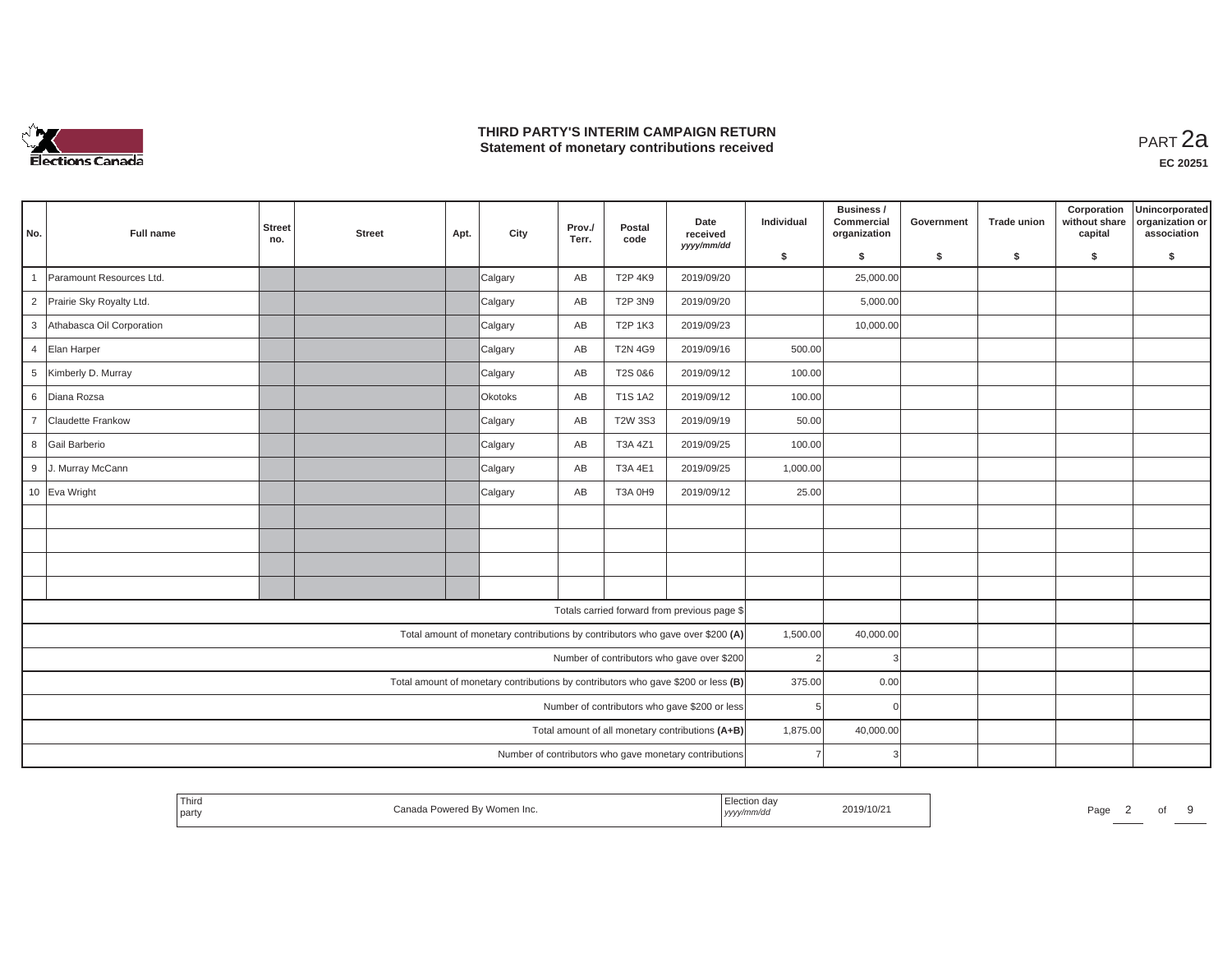

## **THIRD PARTY'S INTERIM CAMPAIGN RETURN**  THIRD PARTY'S INTERIM CAMPAIGN RETURN<br>Statement of non-monetary contributions received<br>**PART 2**b

**EC 20251**

|              |                      |                      |               |      |         |                 |                | Date                                                                                  | Individual | Business /<br>Commercial | Government | Trade union | Corporation<br>without share | Unincorporated<br>organization or |
|--------------|----------------------|----------------------|---------------|------|---------|-----------------|----------------|---------------------------------------------------------------------------------------|------------|--------------------------|------------|-------------|------------------------------|-----------------------------------|
| No.          | Full name            | <b>Street</b><br>no. | <b>Street</b> | Apt. | City    | Prov./<br>Terr. | Postal<br>code | received<br>yyyy/mm/dd                                                                |            | organization             |            |             | capital                      | association                       |
|              |                      |                      |               |      |         |                 |                |                                                                                       | \$         | $\mathsf{s}$             | \$         | \$          | \$                           | \$                                |
| $\mathbf{1}$ | The Change Institute |                      |               |      | Calgary | AB              | <b>T2S 0X3</b> | 2019/08/26                                                                            |            | 2,500.00                 |            |             |                              |                                   |
|              | 2 Ferus Inc          |                      |               |      | Calgary | AB              | T2P 3C5        | 2019/09/16                                                                            |            | 200.00                   |            |             |                              |                                   |
|              |                      |                      |               |      |         |                 |                |                                                                                       |            |                          |            |             |                              |                                   |
|              |                      |                      |               |      |         |                 |                |                                                                                       |            |                          |            |             |                              |                                   |
|              |                      |                      |               |      |         |                 |                |                                                                                       |            |                          |            |             |                              |                                   |
|              |                      |                      |               |      |         |                 |                |                                                                                       |            |                          |            |             |                              |                                   |
|              |                      |                      |               |      |         |                 |                |                                                                                       |            |                          |            |             |                              |                                   |
|              |                      |                      |               |      |         |                 |                |                                                                                       |            |                          |            |             |                              |                                   |
|              |                      |                      |               |      |         |                 |                |                                                                                       |            |                          |            |             |                              |                                   |
|              |                      |                      |               |      |         |                 |                |                                                                                       |            |                          |            |             |                              |                                   |
|              |                      |                      |               |      |         |                 |                |                                                                                       |            |                          |            |             |                              |                                   |
|              |                      |                      |               |      |         |                 |                |                                                                                       |            |                          |            |             |                              |                                   |
|              |                      |                      |               |      |         |                 |                |                                                                                       |            |                          |            |             |                              |                                   |
|              |                      |                      |               |      |         |                 |                |                                                                                       |            |                          |            |             |                              |                                   |
|              |                      |                      |               |      |         |                 |                | Totals carried forward from previous page \$                                          |            |                          |            |             |                              |                                   |
|              |                      |                      |               |      |         |                 |                | Total amount of non-monetary contributions by contributors who gave over \$200 (A)    |            | 2,500.00                 |            |             |                              |                                   |
|              |                      |                      |               |      |         |                 |                | Number of contributors who gave over \$200                                            |            |                          |            |             |                              |                                   |
|              |                      |                      |               |      |         |                 |                | Total amount of non-monetary contributions by contributors who gave \$200 or less (B) |            | 200.00                   |            |             |                              |                                   |
|              |                      |                      |               |      |         |                 |                | Number of contributors who gave \$200 or less                                         |            |                          |            |             |                              |                                   |
|              |                      |                      |               |      |         |                 |                | Total amount of all non-monetary contributions (A+B)                                  |            | 2,700.00                 |            |             |                              |                                   |
|              |                      |                      |               |      |         |                 |                | Number of contributors who gave non-monetary contributions                            |            | $\overline{2}$           |            |             |                              |                                   |

| <b>Their</b><br>ction da<br>1 MH Q<br>Powered By Women Inc.<br>2019/10/21<br>Page<br>nnc<br>.<br>party<br>$ $ yyyy $\cdot$<br> |  |  |  |  |
|--------------------------------------------------------------------------------------------------------------------------------|--|--|--|--|
|--------------------------------------------------------------------------------------------------------------------------------|--|--|--|--|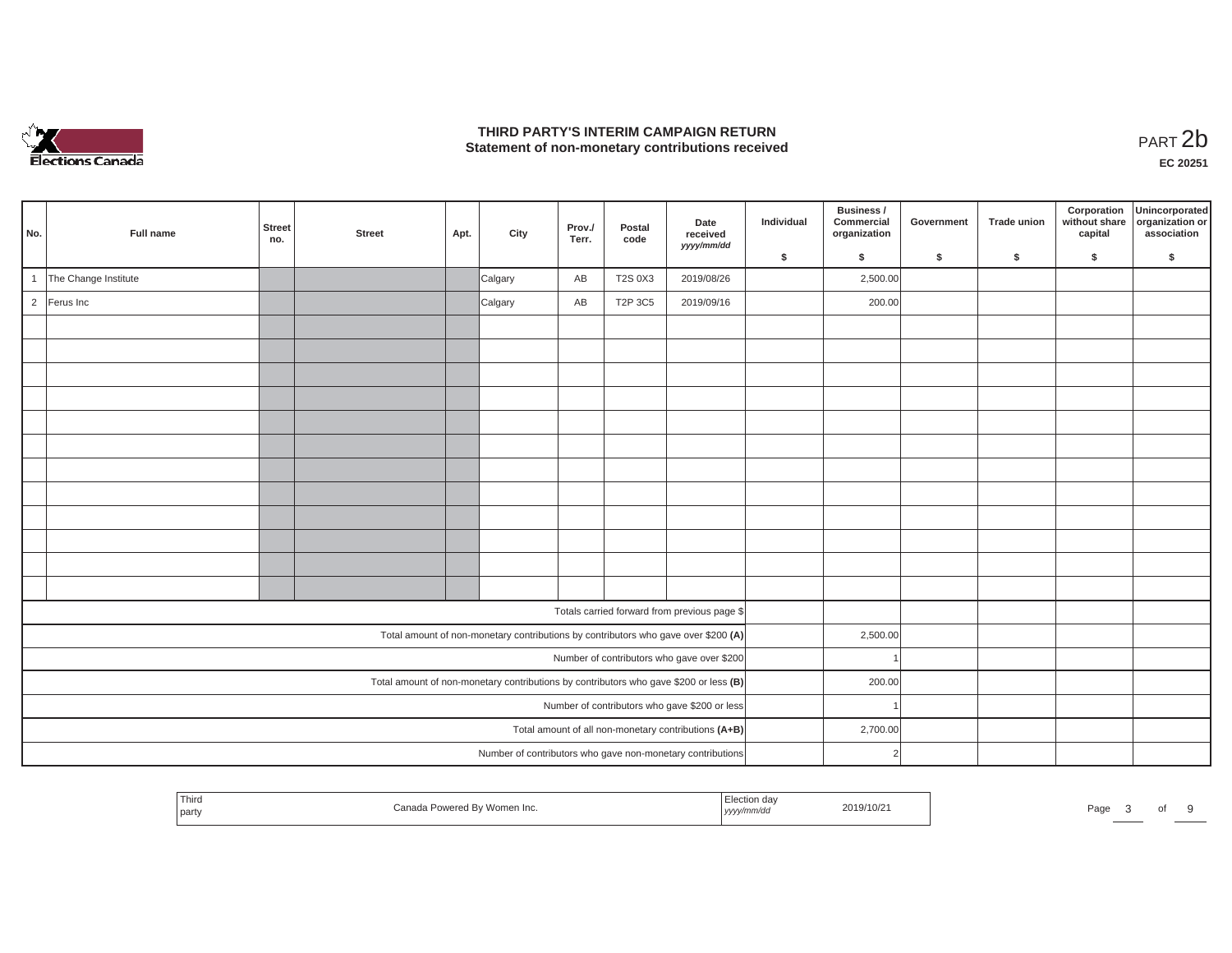

### **THIRD PARTY'S INTERIM CAMPAIGN RETURN**  RD PARTY'S INTERIM CAMPAIGN RETURN<br>Statement of operating loans received **PART 2c**

**EC 20251**

|     |           |               |        |      |      |                 |                |                                                                 | Business / |                            |            |             | Corporation Unincorporated<br>without share organization or |             |
|-----|-----------|---------------|--------|------|------|-----------------|----------------|-----------------------------------------------------------------|------------|----------------------------|------------|-------------|-------------------------------------------------------------|-------------|
| No. | Full name | Street<br>no. | Street | Apt. | City | Prov./<br>Terr. | Postal<br>code | Date<br>received                                                | Individual | Commercial<br>organization | Government | Trade union | capital                                                     | association |
|     |           |               |        |      |      |                 |                | yyyy/mm/dd                                                      | \$         | $\sqrt{2}$                 | \$         | $\sqrt{2}$  | \$                                                          | \$          |
|     |           |               |        |      |      |                 |                |                                                                 |            |                            |            |             |                                                             |             |
|     |           |               |        |      |      |                 |                |                                                                 |            |                            |            |             |                                                             |             |
|     |           |               |        |      |      |                 |                |                                                                 |            |                            |            |             |                                                             |             |
|     |           |               |        |      |      |                 |                |                                                                 |            |                            |            |             |                                                             |             |
|     |           |               |        |      |      |                 |                |                                                                 |            |                            |            |             |                                                             |             |
|     |           |               |        |      |      |                 |                |                                                                 |            |                            |            |             |                                                             |             |
|     |           |               |        |      |      |                 |                |                                                                 |            |                            |            |             |                                                             |             |
|     |           |               |        |      |      |                 |                |                                                                 |            |                            |            |             |                                                             |             |
|     |           |               |        |      |      |                 |                |                                                                 |            |                            |            |             |                                                             |             |
|     |           |               |        |      |      |                 |                |                                                                 |            |                            |            |             |                                                             |             |
|     |           |               |        |      |      |                 |                |                                                                 |            |                            |            |             |                                                             |             |
|     |           |               |        |      |      |                 |                |                                                                 |            |                            |            |             |                                                             |             |
|     |           |               |        |      |      |                 |                |                                                                 |            |                            |            |             |                                                             |             |
|     |           |               |        |      |      |                 |                |                                                                 |            |                            |            |             |                                                             |             |
|     |           |               |        |      |      |                 |                | Totals carried forward from previous page \$                    |            |                            |            |             |                                                             |             |
|     |           |               |        |      |      |                 |                | Total amount of loans by lenders who provided over \$200 (A)    |            |                            |            |             |                                                             |             |
|     |           |               |        |      |      |                 |                | Number of lenders who provided over \$200                       |            |                            |            |             |                                                             |             |
|     |           |               |        |      |      |                 |                | Total amount of loans by lenders who provided \$200 or less (B) |            |                            |            |             |                                                             |             |
|     |           |               |        |      |      |                 |                | Number of lenders who provided \$200 or less                    |            |                            |            |             |                                                             |             |
|     |           |               |        |      |      |                 |                | Total amount of all loans (A+B)                                 |            |                            |            |             |                                                             |             |
|     |           |               |        |      |      |                 |                | Number of all lenders who provided loans                        |            |                            |            |             |                                                             |             |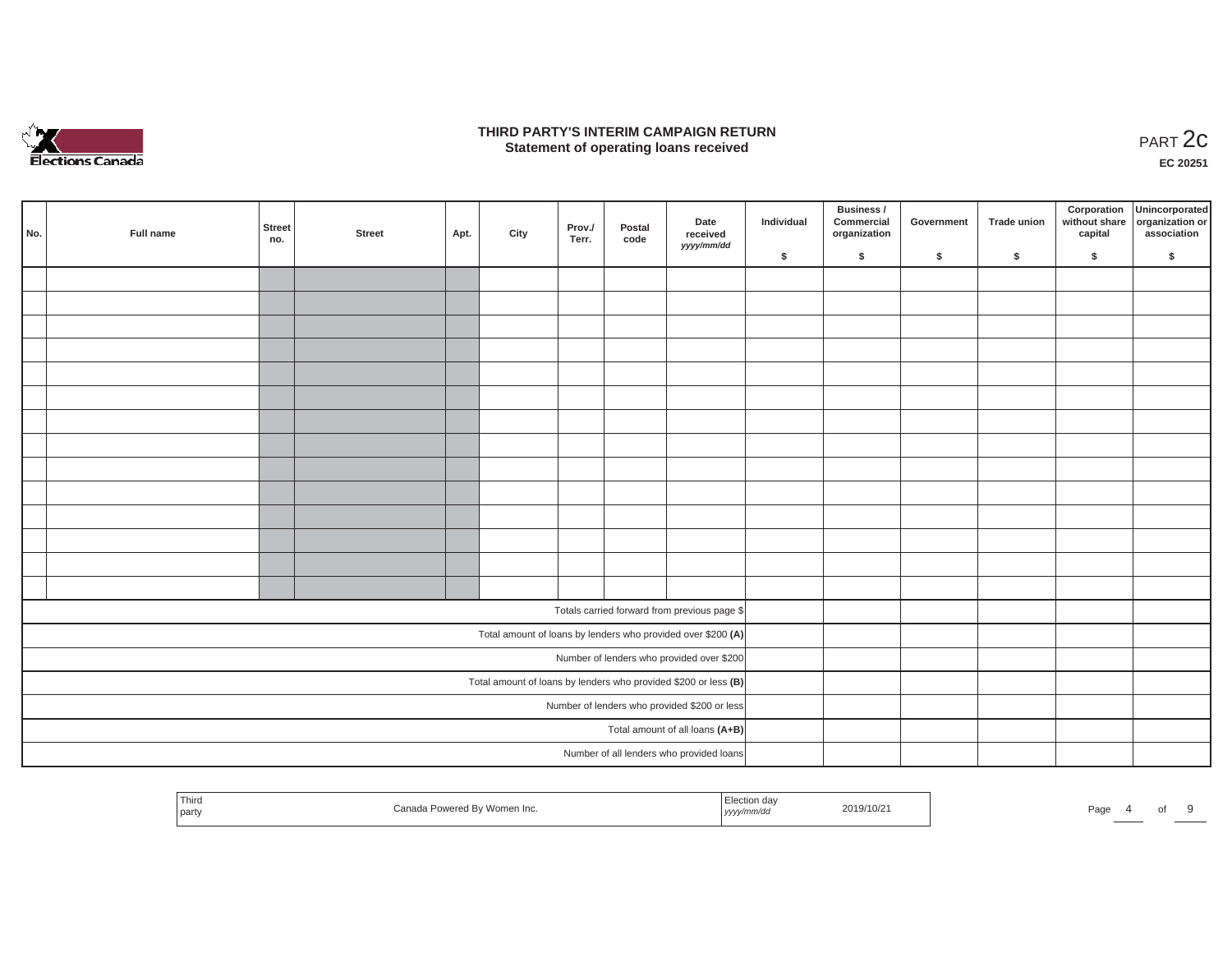

## **THIRD PARTY'S INTERIM CAMPAIGN RETURN SUMMARY STATE SUMMARY OF A SUMMARY OF A SUMMARY OF A SUMMARY OF A SUMMARY OF A SUMMARY OF A SUMMARY OF A SUMMA**<br> **Summary of inflows**

| No.   | Type of contributor / lender                    | <b>Monetary</b><br>Non-monetary<br>contributions<br>contributions<br>(Part 2a)<br>(Part 2b)<br>\$<br>\$ |          | Loans<br>(Part 2c)<br>\$ | <b>Total</b><br>\$ | Number of<br>contributors and<br>lenders |
|-------|-------------------------------------------------|---------------------------------------------------------------------------------------------------------|----------|--------------------------|--------------------|------------------------------------------|
| 1.    | Individuals                                     | 1,875.00                                                                                                |          |                          | 1,875.00           |                                          |
|       | 2. Businesses / Commercial organizations        | 40,000.00                                                                                               | 2,700.00 |                          | 42,700.00          |                                          |
|       | 3. Governments                                  |                                                                                                         |          |                          |                    |                                          |
| 4.    | Trade unions                                    |                                                                                                         |          |                          |                    |                                          |
| 5.    | Corporations without share capital              |                                                                                                         |          |                          |                    |                                          |
|       | 6. Unincorporated organizations or associations |                                                                                                         |          |                          |                    |                                          |
| 7.    | Total (items 1 to 6)                            | 41,875.00                                                                                               | 2,700.00 |                          | 44,575.00          | 12                                       |
| Total |                                                 |                                                                                                         |          |                          |                    |                                          |
|       | 8. Amount of third party's resources used       |                                                                                                         |          |                          |                    |                                          |
|       | 9. Grand total (items $7$ and 8)                | 41,875.00                                                                                               | 2,700.00 |                          | 44,575.00          | 12                                       |

| ' Third<br>Canada Powered Bv Women Inc.<br>party | Election dav<br>2019/10/21<br>yyyy/mm/dd<br>,,,, |
|--------------------------------------------------|--------------------------------------------------|
|--------------------------------------------------|--------------------------------------------------|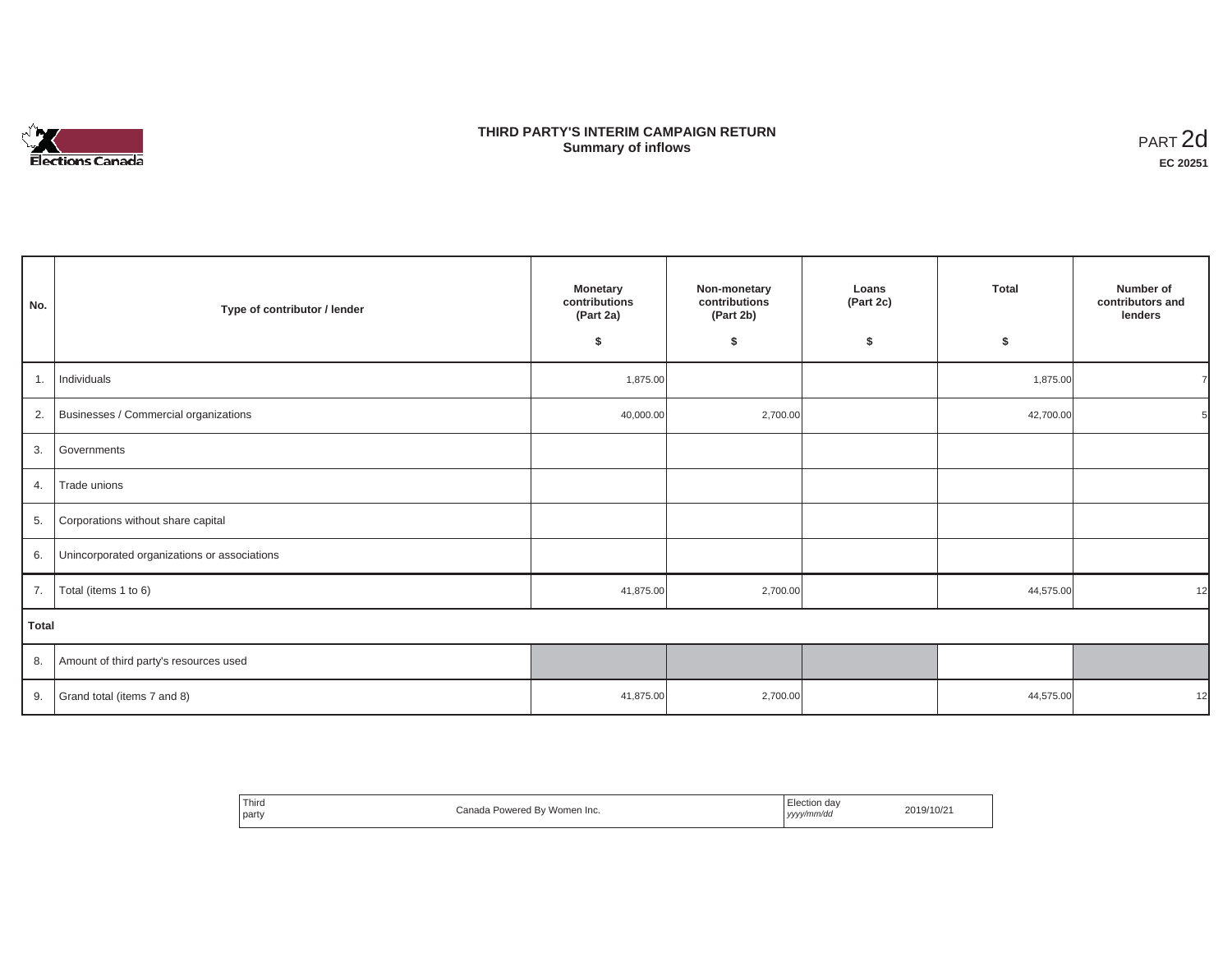

# **THIRD PARTY'S INTERIM CAMPAIGN RETURN Statement of expenses incurred for regulated activities that take place during the pre-election period**  *(Only applicable to a fixed-date general election)*

<code>PART $3$ a</code> **EC 20251**

For a list of expense types, expense categories and expense subcategories, refer to Annex II in the Instructions.

| No. | Date<br>incurred<br>yyyy/mm/dd | ED Code<br>(if applicable) | Supplier | <b>Expense type</b> | Expense<br>category | Expense<br>subcategory | <b>Starting date</b><br>of activity,<br>advertisement<br>or survey<br>yyyy/mm/dd | Ending date<br>of activity,<br>advertisement<br>or survey<br>yyyy/mm/dd | Place of activity or<br>advertisement        | <b>Expense amount</b><br>\$ |
|-----|--------------------------------|----------------------------|----------|---------------------|---------------------|------------------------|----------------------------------------------------------------------------------|-------------------------------------------------------------------------|----------------------------------------------|-----------------------------|
|     |                                |                            |          |                     |                     |                        |                                                                                  |                                                                         |                                              |                             |
|     |                                |                            |          |                     |                     |                        |                                                                                  |                                                                         |                                              |                             |
|     |                                |                            |          |                     |                     |                        |                                                                                  |                                                                         |                                              |                             |
|     |                                |                            |          |                     |                     |                        |                                                                                  |                                                                         |                                              |                             |
|     |                                |                            |          |                     |                     |                        |                                                                                  |                                                                         |                                              |                             |
|     |                                |                            |          |                     |                     |                        |                                                                                  |                                                                         |                                              |                             |
|     |                                |                            |          |                     |                     |                        |                                                                                  |                                                                         |                                              |                             |
|     |                                |                            |          |                     |                     |                        |                                                                                  |                                                                         |                                              |                             |
|     |                                |                            |          |                     |                     |                        |                                                                                  |                                                                         |                                              |                             |
|     |                                |                            |          |                     |                     |                        |                                                                                  |                                                                         |                                              |                             |
|     |                                |                            |          |                     |                     |                        |                                                                                  |                                                                         |                                              |                             |
|     |                                |                            |          |                     |                     |                        |                                                                                  |                                                                         |                                              |                             |
|     |                                |                            |          |                     |                     |                        |                                                                                  |                                                                         |                                              |                             |
|     |                                |                            |          |                     |                     |                        |                                                                                  |                                                                         |                                              |                             |
|     |                                |                            |          |                     |                     |                        |                                                                                  |                                                                         |                                              |                             |
|     |                                |                            |          |                     |                     |                        |                                                                                  |                                                                         |                                              |                             |
|     |                                |                            |          |                     |                     |                        |                                                                                  |                                                                         |                                              |                             |
|     |                                |                            |          |                     |                     |                        |                                                                                  |                                                                         | Totals carried forward from previous page \$ |                             |
|     |                                |                            |          |                     |                     |                        |                                                                                  |                                                                         | Total \$                                     |                             |

| Third<br>$\sim$<br>.71171<br>  party | ™Powered By Women Inc. | וaa c<br>mm/ac<br>,,,,, | 2019/10/2 | Pao <sup>2</sup> |  |  |
|--------------------------------------|------------------------|-------------------------|-----------|------------------|--|--|
|                                      |                        |                         |           |                  |  |  |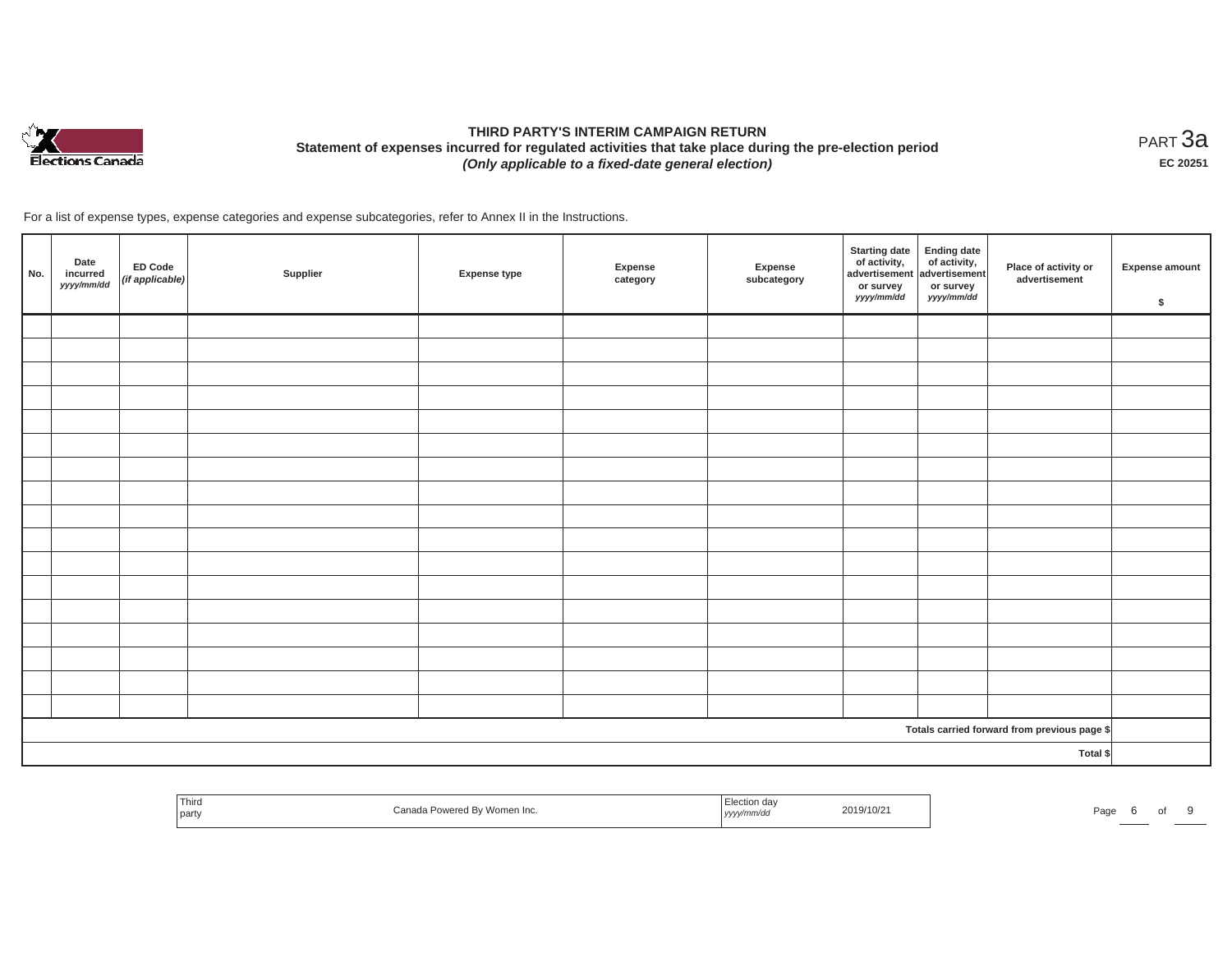

## **THIRD PARTY'S INTERIM CAMPAIGN RETURN Statement of expenses incurred for regulated activities that take place during the election period**<br>РАRТ  $3\mathrm{b}$

**EC 20251**

For a list of expense types, expense categories and expense subcategories, refer to Annex II in the Instructions.

| No.            | Date<br>incurred<br>yyyy/mm/dd | ED Code<br>(if applicable) | Supplier                            | <b>Expense type</b> | <b>Expense</b><br>category | <b>Expense</b><br>subcategory   | <b>Starting date</b><br>of activity,<br>advertisement<br>or survey | <b>Ending date</b><br>of activity,<br>advertisement<br>or survey | Place of activity or<br>advertisement        | <b>Expense amount</b> |
|----------------|--------------------------------|----------------------------|-------------------------------------|---------------------|----------------------------|---------------------------------|--------------------------------------------------------------------|------------------------------------------------------------------|----------------------------------------------|-----------------------|
|                |                                |                            |                                     |                     |                            |                                 | yyyy/mm/dd                                                         | yyyy/mm/dd                                                       |                                              | \$                    |
|                | 2019/09/16                     |                            | The Agency                          | Partisan Activity   | Salary, wages & consulting | Consulting fees                 | 2019/09/16                                                         | 2019/10/31                                                       | National                                     | 4,200.00              |
| 2              | 2019/09/16                     |                            | <b>Blu Brown</b>                    | Partisan Activity   | Events                     | Other - visual design           | 2019/09/16                                                         | 2019/09/16                                                       | National                                     | 1,575.00              |
| 3              | 2019/09/16                     |                            | Calgary Chamber of Commerce         | Partisan Activity   | Events                     | Other -national launch venue    | 2019/09/16                                                         | 2019/09/16                                                       | National                                     | 669.37                |
| $\overline{4}$ | 2019/09/16                     |                            | Freeman Audio Visual Canada         | Partisan Activity   | Events                     | National Launch - audio/visual  | 2019/09/16                                                         | 2019/09/16                                                       | National                                     | 3,405.29              |
| 5              | 2019/09/16                     |                            | <b>MLT Aikins</b>                   | Partisan Activity   | Office                     | Other - trademark legal fee     | 2019/09/16                                                         | 2019/09/16                                                       | National                                     | 1,738.55              |
| 6              | 2019/09/18                     |                            | Digital Journal Group               | Partisan Activity   | Salary, wages & consulting | Consulting fees                 | 2019/09/18                                                         | 2019/10/31                                                       | National                                     | 36,750.00             |
| $\overline{7}$ | 2019/09/16                     |                            | Pam Boytinck                        | Partisan Activity   | Events                     | Other - lunch E-travel expense  | 2019/09/16                                                         | 2019/09/16                                                       | National                                     | 1,069.28              |
| 8              | 2019/09/16                     |                            | <b>TD Bank</b>                      | Partisan Activity   | Other                      | <b>Bank</b> fees                | 2019/09/16                                                         | 2019/10/31                                                       | National                                     | 19.50                 |
| 9              | 2019/09/16                     |                            | Cottingham Ink                      | Partisan Activity   | Salary, wages & consulting | Other - admin                   | 2019/09/16                                                         | 2019/09/30                                                       | National                                     | 2,310.00              |
| 10             | 2019/09/16                     |                            | Emerson Clarke Printing Corporation | Partisan Activity   | Events                     | Other - printing                | 2019/09/16                                                         | 2019/09/16                                                       | National                                     | 833.70                |
| 11             | 2019/09/16                     |                            | <b>Business Wire</b>                | Partisan Activity   | Office                     | Other - national news release   | 2019/09/16                                                         | 2019/10/31                                                       | National                                     | 1,821.75              |
| 12             | 2019/09/26                     |                            | Bamboo Shoots Inc.                  | Partisan Activity   | Events                     | Lunch event audio/visual        | 2019/09/26                                                         | 2019/09/26                                                       | National                                     | 388.50                |
| 13             | 2019/09/26                     |                            | Pam Boytinck                        | Partisan Activity   | Events                     | Lunch - transport material      | 2019/09/26                                                         | 2019/09/26                                                       | National                                     | 98.50                 |
| 14             | 2019/09/24                     |                            | <b>Lucy Miller</b>                  | Partisan Activity   | Other                      | Meals & Entertainment           | 2019/09/24                                                         | 2019/09/24                                                       | National                                     | 52.77                 |
| 15             | 2019/09/12                     |                            | Squarespace                         | Partisan Activity   | Other                      | <b>Transaction Fees PayPal</b>  | 2019/09/12                                                         | 2019/09/25                                                       | National                                     | 41.25                 |
| 16             | 2019/09/26                     |                            | <b>Lucy Miller</b>                  | Partisan Activity   | Events                     | Lunch E / travel expense        | 2019/09/26                                                         | 2019/09/26                                                       | National                                     | 1,661.54              |
| 17             | 2019/09/26                     |                            | <b>Lucy Miller</b>                  | Partisan Activity   | Events                     | Lunch E - catering, audio visus | 2019/09/26                                                         | 2019/09/26                                                       | National                                     | 1,512.82              |
|                |                                |                            |                                     |                     |                            |                                 |                                                                    |                                                                  | Totals carried forward from previous page \$ |                       |
|                |                                |                            |                                     |                     |                            |                                 |                                                                    |                                                                  | <b>Total \$</b>                              | 58,147.82             |

| Third<br>* Powered By Women Inc.<br>Canada<br>l party | ∃lection dav<br>2019/10/21<br>yyyy/mm/aa | Page |
|-------------------------------------------------------|------------------------------------------|------|
|-------------------------------------------------------|------------------------------------------|------|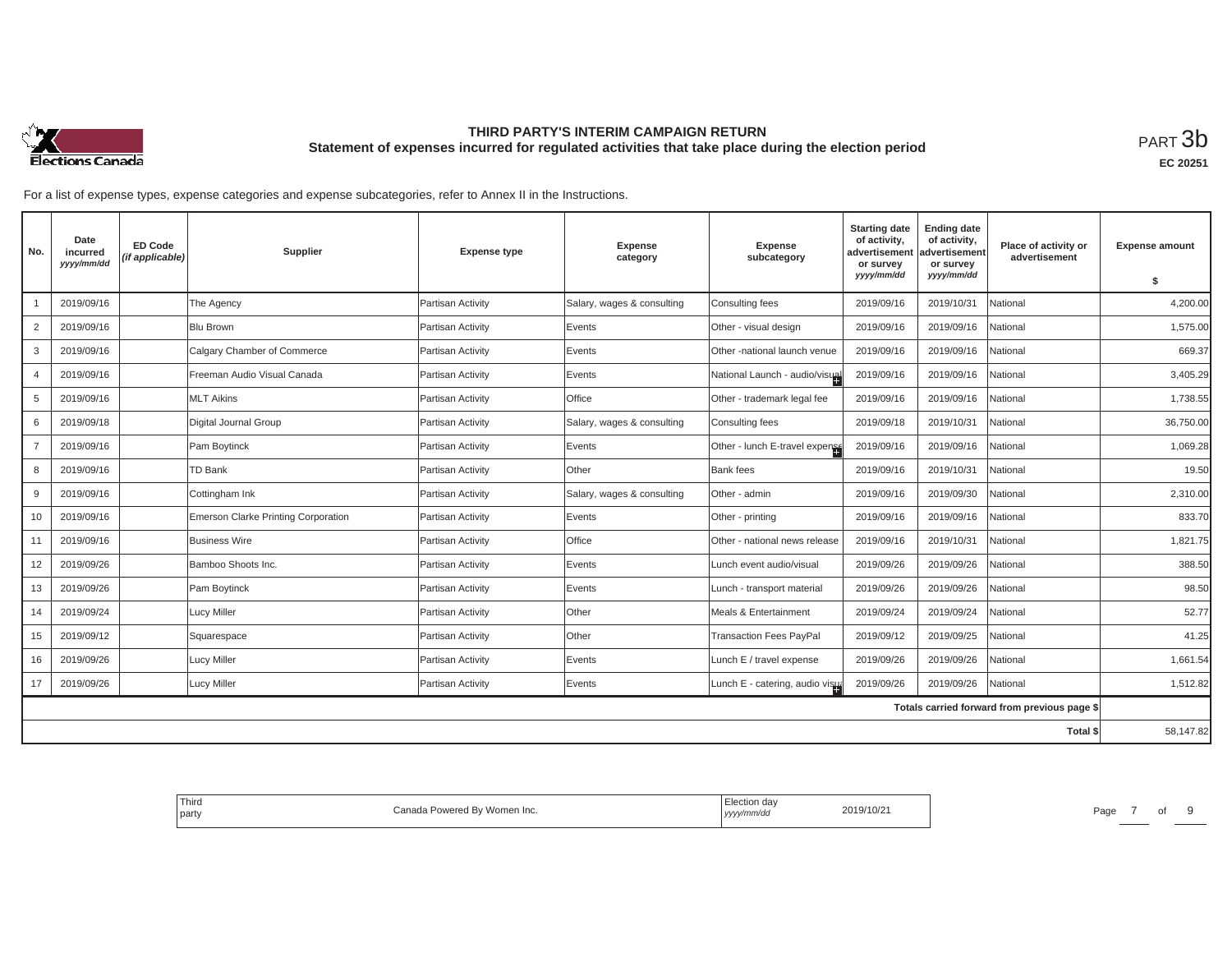

# **THIRD PARTY'S INTERIM CAMPAIGN RETURN Statement of expenses incurred for regulated activities that take place during the election period**<br>РАRТ  $3\mathrm{b}$

**EC 20251**

For a list of expense types, expense categories and expense subcategories, refer to Annex II in the Instructions.

| No. | Date<br>incurred<br>yyyy/mm/dd | <b>ED Code</b><br>(if applicable) | Supplier                          | <b>Expense type</b> | Expense<br>category                              | Expense<br>subcategory | <b>Starting date</b><br>of activity,<br>advertisement<br>or survey<br>yyyy/mm/dd | <b>Ending date</b><br>of activity,<br>advertisement<br>or survey<br>yyyy/mm/dd | Place of activity or<br>advertisement        | <b>Expense amount</b><br>\$ |
|-----|--------------------------------|-----------------------------------|-----------------------------------|---------------------|--------------------------------------------------|------------------------|----------------------------------------------------------------------------------|--------------------------------------------------------------------------------|----------------------------------------------|-----------------------------|
| 18  | 2019/09/16                     |                                   | The Change Institute              | Partisan Activity   | Salaries, wages & consulting                     | Consulting             | 2019/09/16                                                                       | 2019/09/16                                                                     | National                                     | 2,500.00                    |
| 19  | 2019/09/16                     |                                   | Ferus Inc.                        | Partisan Activity   | Event                                            | Other - photographer   | 2019/09/16                                                                       | 2019/09/16                                                                     | National                                     | 200.00                      |
| 20  | 2019/09/16                     |                                   | Joni Avram Consulting Corporation | Partisan Activity   | Salaries, wages & consulting fee Consulting fees |                        | 2019/09/16                                                                       | 2019/10/31                                                                     | National                                     | 10,828.12                   |
|     |                                |                                   |                                   |                     |                                                  |                        |                                                                                  |                                                                                |                                              |                             |
|     |                                |                                   |                                   |                     |                                                  |                        |                                                                                  |                                                                                |                                              |                             |
|     |                                |                                   |                                   |                     |                                                  |                        |                                                                                  |                                                                                |                                              |                             |
|     |                                |                                   |                                   |                     |                                                  |                        |                                                                                  |                                                                                |                                              |                             |
|     |                                |                                   |                                   |                     |                                                  |                        |                                                                                  |                                                                                |                                              |                             |
|     |                                |                                   |                                   |                     |                                                  |                        |                                                                                  |                                                                                |                                              |                             |
|     |                                |                                   |                                   |                     |                                                  |                        |                                                                                  |                                                                                |                                              |                             |
|     |                                |                                   |                                   |                     |                                                  |                        |                                                                                  |                                                                                |                                              |                             |
|     |                                |                                   |                                   |                     |                                                  |                        |                                                                                  |                                                                                |                                              |                             |
|     |                                |                                   |                                   |                     |                                                  |                        |                                                                                  |                                                                                |                                              |                             |
|     |                                |                                   |                                   |                     |                                                  |                        |                                                                                  |                                                                                |                                              |                             |
|     |                                |                                   |                                   |                     |                                                  |                        |                                                                                  |                                                                                |                                              |                             |
|     |                                |                                   |                                   |                     |                                                  |                        |                                                                                  |                                                                                |                                              |                             |
|     |                                |                                   |                                   |                     |                                                  |                        |                                                                                  |                                                                                |                                              |                             |
|     |                                |                                   |                                   |                     |                                                  |                        |                                                                                  |                                                                                | Totals carried forward from previous page \$ | 58,147.82                   |
|     |                                |                                   |                                   |                     |                                                  |                        |                                                                                  |                                                                                | Total \$                                     | 71,675.94                   |

| Third<br>By Women Inc.<br>party<br>…wer⊷<br>. augua | Election day<br>2019/10/2<br>yyyy/mm/dd | Page<br>. . |
|-----------------------------------------------------|-----------------------------------------|-------------|
|-----------------------------------------------------|-----------------------------------------|-------------|